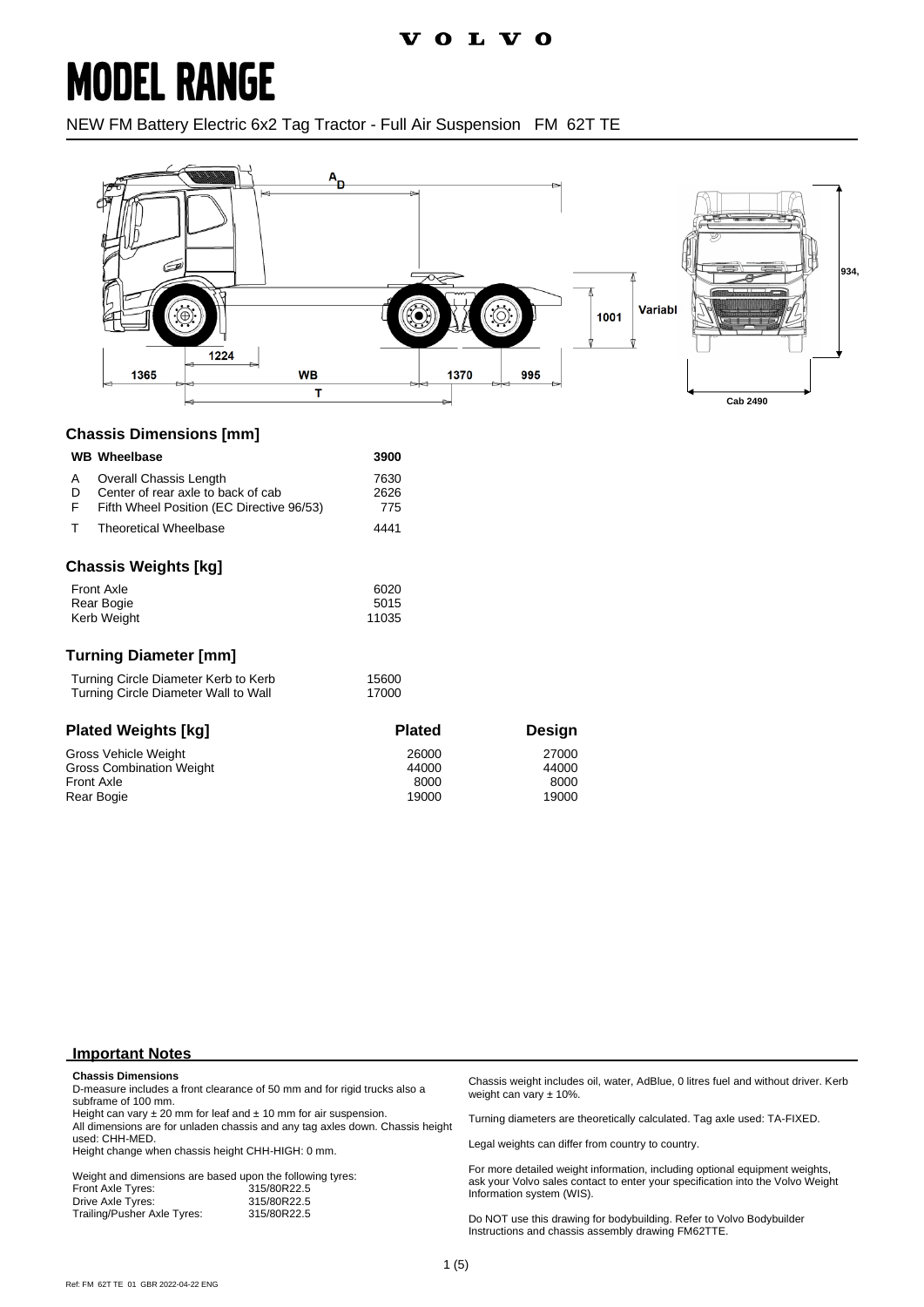## **MODEL RANGE**

#### NEW FM Battery Electric 6x2 Tag Tractor - Full Air Suspension FM 62T TE

| <b>TRUCK USE</b>                                                                                              |                                                                                                                                                                                | $\Box$ RALIM105                                 | Rear-axle load limiter - 10.5 tonne - speed controlled                                                                        |  |
|---------------------------------------------------------------------------------------------------------------|--------------------------------------------------------------------------------------------------------------------------------------------------------------------------------|-------------------------------------------------|-------------------------------------------------------------------------------------------------------------------------------|--|
| $\blacksquare$ DRM-BE                                                                                         | Balanced & Economy Drive Mode                                                                                                                                                  | ∎ RALIM115                                      | Rear-axle load limiter -11.5 tonne - speed controlled                                                                         |  |
| ∎ PVT-MAP                                                                                                     | I-See Predictive Cruise Control - using map based topography                                                                                                                   | $\square$ RALIM20<br><b>RALIM95</b>             | Rear-axle load limiter - 20 tonne<br>Rear-axle load limiter - 9.5 tonne                                                       |  |
| $\blacksquare$ RC-SMOOT                                                                                       | information<br>Road Conditions - Smooth                                                                                                                                        | $\blacksquare$ ASF-DL1<br>□ ASF-DLL             | Air suspension with 1 driving level<br>Air suspension with automatically lowered drive height over                            |  |
|                                                                                                               |                                                                                                                                                                                |                                                 | 60km/h                                                                                                                        |  |
| <b>CORE COMPONENTS</b><br>□ CHH-HIGH                                                                          | Chassis Height - High - for loading heights check the unique                                                                                                                   | $\Box$ ACTST-TO                                 | Active Steering- Volvo Dynamic Steering - VDS - with extra<br>electronic pump and torque overlay                              |  |
| □ CHH-MED                                                                                                     | BEP chassis drawing attached to this quote<br>Chassis Height - Medium - for loading heights check the                                                                          | □ ASFE-BAS                                      | Active steering feature - Basic - Volvo Dynamic Steering - VDS                                                                |  |
| □ TAG-FIXD                                                                                                    | unique BEP chassis drawing attached to this quote<br>Tag axle - Fixed with twin tyres on tag axle                                                                              | □ ASFE-OG                                       | - only<br>Active steering feature - Volvo Dynamic Steering - VDS - with<br>stability assist - oversteer                       |  |
| □ TAG-FIXS                                                                                                    | Tag axle - Fixed with single tyres on tag axle                                                                                                                                 | □ ASFE-PO                                       | Active steering feature - Volvo Dynamic Steering - VDS - with<br>personal settings and stability assist                       |  |
| $\blacksquare$ RADT-GR                                                                                        | Rear air suspension, 2 axles - 1 driven/1 tag                                                                                                                                  | $\square$ ASFE-PS                               | Active steering feature - Volvo Dynamic Steering - VDS - with                                                                 |  |
| □ FME-HSLP                                                                                                    | Cab - Globetrotter - all-steel safety cage design with a roof-<br>mounted emergency escape hatch.<br>Designed and built to Swedish impact and ECE R29                          | $\blacksquare$ RST-AIR                          | personal settings<br>Rear suspension type - Air                                                                               |  |
|                                                                                                               | regulations                                                                                                                                                                    | $\Box$ RST-AIR4                                 | Rear suspension type - Air with reinforced air bellows                                                                        |  |
| □ FME-LSLP                                                                                                    | Cab - Low sleeper - with steel safety cage design<br>Designed and built to Swedish impact and ECE R29                                                                          | o Fil-Eeeb                                      | Chassis frame inner liner - From the end of the engine to the<br>end of the bogie                                             |  |
| $\blacksquare$ FME-SLP                                                                                        | regulations<br>Cab - Sleeper - all-steel safety cage design with a roof-<br>mounted emergency escape hatch.<br>Designed and built to Swedish impact and ECE R29<br>regulations | □ FIL-TXEB                                      | Chassis frame inner liner - From gearbox member to the end of<br>the bogie                                                    |  |
|                                                                                                               |                                                                                                                                                                                | <b>BBOX-EF</b>                                  | Battery box position - End of the frame in rear overhang                                                                      |  |
| ■ EPT2412                                                                                                     | Gearbox - I-shift Automated 12-speed - suitable for gross train<br>weights up to 44tonne                                                                                       | ∎ BATTAMP<br>$\Box$ Battind                     | Battery management - Voltage and current gauge<br>Battery management - Voltage, current and charge indicators                 |  |
| ∎ NEM3                                                                                                        | Number of Electrical Motors - 3 - Output 490 kW - 666hp                                                                                                                        | □ WHC-FOL1<br>□ WHC-FOL2                        | One foldable wheel chock<br>Two foldable wheel chocks                                                                         |  |
| □ RSS1344C                                                                                                    | continuous power<br>Drive Axle - RS1344C single reduction with differential lock -                                                                                             | □ WHCP-F<br>□ WHCP-T                            | Wheel chock carrier position - In the front part of the vehicle<br>Wheel chock carrier position - Outer luggage locker        |  |
| ∎ RSS1344E                                                                                                    | design GCW 44 tonne<br>Drive Axle - RSS1344E single reduction with differential lock -                                                                                         | □ CHAIN-S                                       | Snow chains                                                                                                                   |  |
|                                                                                                               | design GCW 44 tonne                                                                                                                                                            | □ HOOK-SC                                       | Snow chain hooks                                                                                                              |  |
| Drive Axle - RSS1370A single reduction 13 tonne with<br>□ RSS1370A<br>differential lock - design GCW 70 tonne |                                                                                                                                                                                | ■ TOWF-NO1<br>□ TOWF-NO2                        | Front towing device - One detachable - stored in cab<br>Front towing device - Two detachable - stored in cab                  |  |
| <b>PACKAGES</b>                                                                                               |                                                                                                                                                                                | $\square$ TOWR-ONE                              | Towing hitch attached to rear crossmember                                                                                     |  |
| $\blacksquare$ INFONDF                                                                                        | Media Information Platform with Navigation & Volvo Connect<br>"On board" Support                                                                                               | $\square$ TREL15<br>$\blacksquare$ TREL7-7      | Trailer electrical connection - Single 15 pin - ADR certified<br>Trailer electrical connection - 2 x 7 pin - 24N and 24S      |  |
| □ DRIV-E<br>$\Box$ DRIV-E+<br>$\Box$ DRIV-E++                                                                 | Cab Package - Drive<br>Cab Package - Drive +<br>Cab Package - Drive +                                                                                                          | □ TBC-DUO<br>□ TBC-EC<br>$\blacksquare$ TBC-GBR | Duomatic type air line connectors<br>Trailer brakes with EC palm coupling connectors<br>'C' and 'CA' type air line connectors |  |
| □ 1LIVFM-E<br>□ 2LIVFM-E                                                                                      | Sleep & Resting Package - Living one-bed<br>Sleep & Resting Package - Living two-bed                                                                                           | □ TRBR-HCF<br>∎ TRBR-STA                        | Full pressure hand controlled trailer brake<br>Stationary trailer brake control                                               |  |
| $\square$ SAFE-E<br>$\Box$ SAFE-E+                                                                            | Active safety package<br>Active safety package +                                                                                                                               | □ TRB-STRE                                      | Stretch Brake - Automatic low speed trailer brake activation to                                                               |  |
| □ RANGOPT3<br>$\scriptstyle\Box$ RANGOPT4                                                                     | Range Optimisation Package -3 years prepaid subscription<br>Range Optimisation Package - 4 years prepaid subscription                                                          | $\blacksquare$ RFEND-B                          | avoid jack-knifing and improve steerability<br>Three piece EC approved rear mud wings and spray flaps                         |  |
| <b>RANGOPT5</b>                                                                                               | Range Optimisation Package - 5 years prepaid subscription                                                                                                                      | $\blacksquare$ RFH-BAS                          | Basic rear wing height                                                                                                        |  |
| <b>CHASSIS</b><br>■ FSLS-BAS                                                                                  |                                                                                                                                                                                | □ RFH-HIG<br>□ RFH-LOW                          | High rear wing height - higher wing tops<br>Lower rear wing height - shallower wing tops                                      |  |
|                                                                                                               | Front suspension levelling - basic stroke                                                                                                                                      | <b>BLIGHT-E</b>                                 | Emergency brake light                                                                                                         |  |
| $\Box$ FAL10.0<br>$\blacksquare$ FAL8.5                                                                       | Front axle design capacity - 10 tonne - check tyre capacity<br>Front axle design capacity - 8.5 tonnes                                                                         | <b>WHEELS &amp; TYRES</b>                       |                                                                                                                               |  |
| $\Box$ FAL9.0                                                                                                 | Front axle design capacity - 9.0 tonne - check tyre capacity                                                                                                                   | ∎ RT-AL                                         | Wheels - Alcoa brushed aluminium rims - standard holes for                                                                    |  |
| $\Box$ FSTAB<br>$\blacksquare$ FSTAB2                                                                         | Front anti-roll bar - Normal stiffness<br>Front anti-roll bar - Medium stiffness                                                                                               | $\Box$ RT-ALDP                                  | long stud fixing<br>Wheels - Alcoa Dura-Bright aluminium rims - standard holes                                                |  |
| □ FSTAB3                                                                                                      | Front anti-roll bar - High stiffness                                                                                                                                           | □ RT-ALDPD                                      | for long stud fixing<br>Wheels - Alcoa Dura-Bright EVO aluminium rims - countersunk                                           |  |
| ∎ RAL19<br>$\Box$ RAL20.5<br>□ RAL22.5                                                                        | Rear bogie design capacity - 19 tonne<br>Rear bogie design capacity - 20.5 tonne<br>Rear bogie design capacity - 22.5 tonne                                                    | □ RT-ALDU                                       | holes for short stud fixing<br>Wheels - Alcoa brushed aluminium rims - countersunk holes<br>for short stud fixing             |  |
| RSTAB1<br>$\square$ RSTAB2                                                                                    | Rear anti-roll bar - Normal stiffness<br>Rear anti-roll bar - Medium stiffness                                                                                                 | $\square$ SPWT-D<br>$\square$ SPWT-F            | Spare wheel & tyre with rear tyre pattern<br>Spare wheel & tyre with front tyre pattern                                       |  |
| $\square$ RSTAB3                                                                                              | Rear anti-roll bar - Stiff                                                                                                                                                     | $\square$ SWCP-T                                | Spare wheel supplied temporarily strapped to chassis                                                                          |  |
| $\Box$ RALIM10                                                                                                | Rear-axle load limiter - 10 tonne                                                                                                                                              | $\scriptstyle\Box$ SWCP-TP                      | Temporary spare wheel carrier on top of chassis frame                                                                         |  |

■ Standard Equipment □ Optional Equipment

For more detailed information about cab and powertrain equipment, please refer to separate specification sheets.

For all possible options and combinations of options please consult your Volvo sales contact who can create a specification to match your requirements using the Volvo Sales Support system (VSS).

The factory reserves the right to modify design and change equipment without previous notification. The specification can vary from country to country.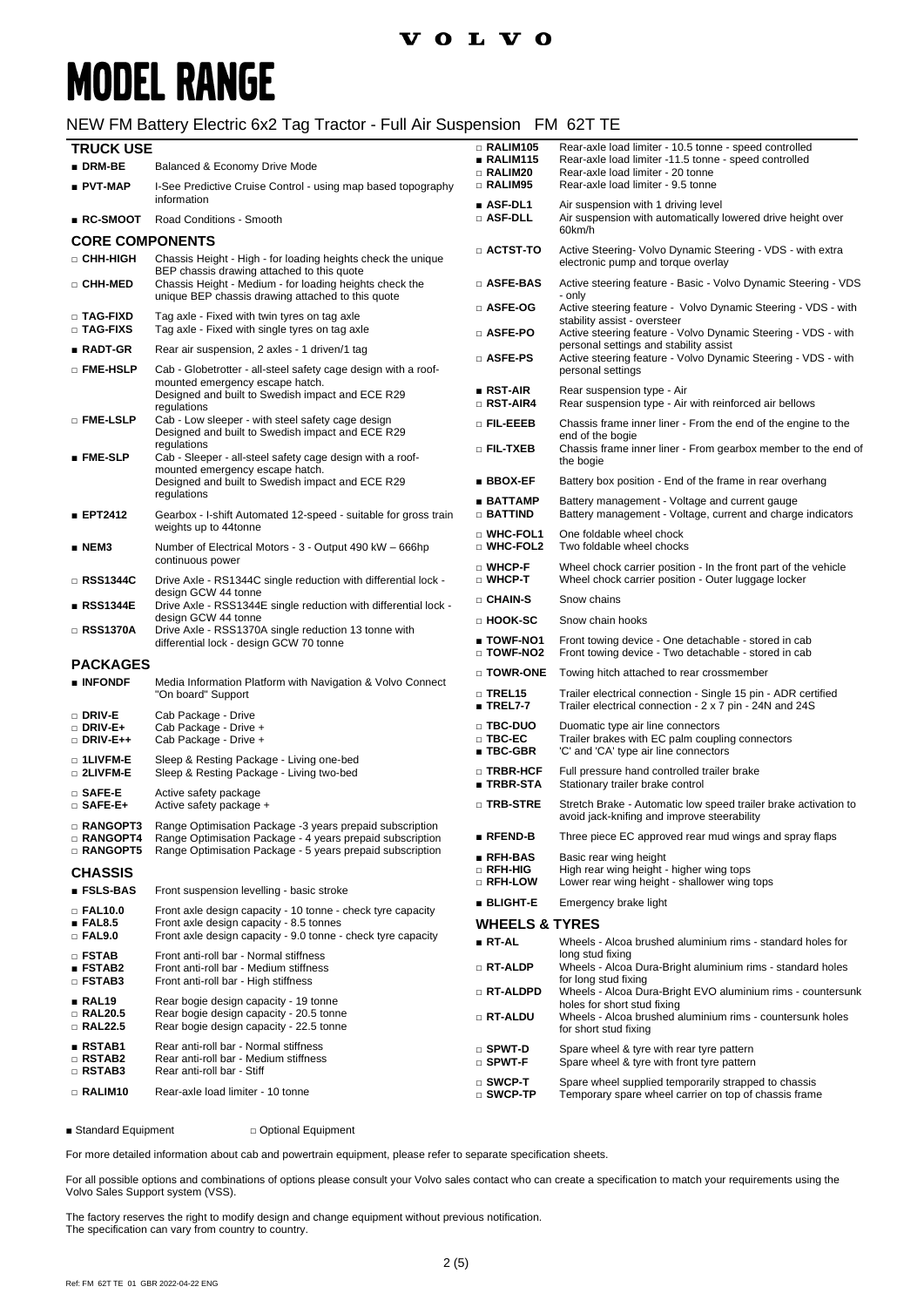### **VOLVO**

# **MODEL RANGE**

#### NEW FM Battery Electric 6x2 Tag Tractor - Full Air Suspension FM 62T TE

| $\square$ JACK-12T<br>□ JACK-15T  | 12 tonne bottle jack                                                                                                          | <b>BUPMON</b>                          | Back up monitor - Digital reverse camera, parameter & lead<br>supplied loose in cab.                                            |
|-----------------------------------|-------------------------------------------------------------------------------------------------------------------------------|----------------------------------------|---------------------------------------------------------------------------------------------------------------------------------|
| $\square$ JACK-20T<br>∎ TOOL-BAS  | <b>Basic Toolkit</b>                                                                                                          | $\square$ ISUNS-BS<br>■ ISUNS-DS       | Side sun visor - Driver & passenger side<br>Side sun visor - Driver-side                                                        |
| □ TOOLKIT<br><b>DINFLAHOS</b>     | Complete tool kit                                                                                                             | □ ISUNF-RE<br>■ ISUNF-RM               | Electrically operated textile interior sun blind<br>Manually operated textile interior sun blind                                |
| □ GAUGE-TP                        | Tyre inflation hose<br>Tyre pressure gauge                                                                                    | $\Box$ ADFS                            | Two extra DIN slots in front shelf - can be fitted with card or<br>drawer available as an accessory                             |
|                                   | <b>DRIVELINE EQUIPMENT</b>                                                                                                    | <b>BUPALARM</b>                        | Reverse alarm                                                                                                                   |
| ∎ CRUIS-E                         | Eco cruise control (with eco-roll and I-cruise, controls in<br>steering wheel)                                                | □ RTOLL-PK                             | Road toll PREPARATION kit for trucks operating with "Toll                                                                       |
| □ PTR-D                           | Gearbox PTO for plug-in pump, 0.71 xeng speed                                                                                 | ■ LOADIND                              | Collect" in Germany<br>Load indicator with central dashboard display                                                            |
| □ PTR-DH                          | Gearbox driven high speed PTO for one plug-in hydraulic<br>pump                                                               | $\square$ REMC-MF                      | Multi-functio wireless remote control                                                                                           |
| □ PTR-DM                          | Gearbox driven medium speed PTO for one plug-in hydraulic<br>pump                                                             | <b>FIREXT3S</b>                        | Fire extinguisher - 3kg mounted on the seat base                                                                                |
| $\square$ PTR-F                   | Gearbox driven PTO with rear flange connection                                                                                | □ WARNVEST                             | High visibility warning vest - no sleeves                                                                                       |
| $\square$ PTR-FH<br>$\Box$ PTR-FL | Gearbox driven high speed PTO with SAE drive flange<br>Gearbox driven low speed PTO with SAE drive flange                     | ■ WARNTRI2                             | Roadside hazard warning triangle                                                                                                |
| □ PTRD-D                          | Gearbox driven HIGH SPEED PTO for two plug-in hydraulic<br>pumps                                                              | $\Box$ aidkit                          | First aid kit - Legal demand for EU markets including delivery                                                                  |
| □ PTRD-D1                         | PTRD-D1 Gearbox driven HIGH SPEED PTO (1 SAE flange &<br>1 plug-in hydraulic pump)                                            | $\Box$ aidkit1b                        | to EU bodybuilder<br>First aid kit - Legal demand for trucks transiting Germany                                                 |
| □ PTRD-D2                         | Gearbox driven HIGH SPEED PTO (2 SAE flanges & 1 plug-in<br>hyd pump)                                                         | $\square$ WARNLAMP                     | Portable warning lamp                                                                                                           |
| $\square$ PTRD-F                  | PTO with 1 DIN + 1 flange connection rear, manual gearbox                                                                     | □ LAMP-IN                              | Inspection lamp                                                                                                                 |
| $\Box$ HPG-F101                   | Parker F1-101 gearbox mounted, fixed displacement, single<br>flow, hydraulic pump                                             | □ BULBKIT                              | Bulb and fuse kit                                                                                                               |
| $\square$ HPG-F41                 | Parker F1-41 gearbox mounted, fixed displacement, single                                                                      | <b>D</b> WRITEPAD                      | Writing pad                                                                                                                     |
| $\Box$ HPG-F51                    | flow, hydraulic pump<br>Parker F1-51 gearbox mounted, fixed displacement, single                                              | ■ DST-CF4                              | Driver seat - Suspended, adjustable shock absorber, travel,<br>backrest & lumbar controls with integrated seatbelt              |
| $\Box$ HPG-F61                    | flow, hydraulic pump<br>Parker F1-61 gearbox mounted, fixed displacement, single                                              | □ DST-CF5                              | Driver seat - Suspended with adjustable shock absorber,<br>travel, backrest, lumbar & heat controls with integrated seatbelt    |
|                                   | flow, hydraulic pump                                                                                                          | □ DST-CF6                              | Driver seat - Suspended with adjustable shock absorber,                                                                         |
| $\square$ HPG-F81                 | Parker F1-81 gearbox mounted, fixed displacement, single<br>flow, hydraulic pump                                              |                                        | travel, backrest, lumbar, heat and ventilation controls with<br>integrated seatbelt                                             |
| ∎ dtri-per                        | Dashboard in darker peregrine greyish brown. Steering wheel<br>grey and door panels in light beige for FH and black for FH16. | □ SBD-RED                              | Seat belt colour - Red                                                                                                          |
| ■ STWPOS-R                        | Steering wheel position - RIGHT-HAND DRIVE                                                                                    | □ PST-BAS1                             | Passenger seat - Fixed non suspended fold up with seatbelt<br>mounted on cab "B" post                                           |
| $\square$ stwm-le                 | Leather steering wheel                                                                                                        | $\square$ PST-CF4                      | Passenger seat - Suspended, adjustable shock absorber,<br>travel, backrest & lumbar controls with integrated seatbelt           |
| ■ STGW-AD2                        | Adjustable steering wheel with neck tilt                                                                                      | $\square$ PST-CF5                      | Passenger seat - Suspended with adjustable shock absorber,<br>travel, backrest, lumbar & heat controls with integrated seatbelt |
| □ ARSL                            | Additional road speed limit - switch in dashboard                                                                             | ■ PST-STD2                             | Passenger seat - Fixed with backrest adjustment, non                                                                            |
| <b>ESP-BAS1</b>                   | <b>Electronic Stability Control</b>                                                                                           | $\Box$ PST-STD4                        | suspended with seatbelt mounted on cab "B" post<br>Passenger seat - Standard suspended with seatbelt mounted                    |
| □ ESPC-RO                         | ESP (Electronic Stability Program) functionality control -<br>Reduced / Off                                                   |                                        | on cab "B" post                                                                                                                 |
| □ HWSS-AC                         | Adaptive cruise control with forward collision warning                                                                        | □ SBPRE-PS                             | Passenger seat belt pretensioner                                                                                                |
| □ HWSS-ACB                        | Adaptive cruise control ACC with forward collision warning and<br>AEBS advanced emergency brake system                        | □ ARMRE-BB<br>□ ARMRE-DB<br>□ ARMRE-PB | Armrests - Two on both driver & passenger seats<br>Armrests - Two on the driver seat                                            |
| ∎ HWSS-FCB                        | Forward collision warning with AEBS advanced emergency<br>brake system                                                        |                                        | Armrests - Two on the passenger seat                                                                                            |
| $\blacksquare$ LSS-DW             | Lane departure-warning system                                                                                                 | □ ARU-BAS<br>□ ARU-LEA                 | Armrest upholstery - Vinyl<br>Armrest upholstery - Leather                                                                      |
| $\blacksquare$ LCS4               |                                                                                                                               | ■ FMAT-RUB                             | Footwell floor mats - Rubber                                                                                                    |
| □ DAS-W                           | Driver Alert Support system                                                                                                   | $\square$ FMAT-TX2                     | Footwell floor mats - Two sets, Rubber and textile with an<br>embossed pile supplied in the cab                                 |
| □ RSENS-W                         | Rain sensing windscreen wipers                                                                                                | LBK70                                  | Lower bunk 700 x2000 mm, fixed                                                                                                  |
| $\blacksquare$ CU-ECC             | Cab Climate Unit - Electrically controlled air conditioning with<br>sun sensor                                                | □ MATL-FI<br>$MATL-SF$                 | Firm lower bunk pocket sprung mattress<br>Lower flexizone mattress - semi-firm, pocket springs up to                            |
| □ CU-ECC2                         | Cab Climate Unit - Electrically controlled air conditioning with a<br>carbon filter, sun, mist, and air quality sensor        |                                        | 100kg - 16 stone                                                                                                                |
| <b>E</b> IMMOBIL                  | Thatcham H2 approved immobiliser                                                                                              | □ OLMAT-BA<br>□ OLMAT-PR               | 35mm mattress overlay protector<br>50mm premium mattress overlay protector                                                      |
| $\Box$ ALARM-E                    | Enhanced vehicle alarm - Thatcham H1 approved - Cab plus<br>external sensor for body/trailer                                  | $\square$ TBK60F<br>$\Box$ TBK70F      | Fixed foldable top bunk 600 x 1900mm<br>Fixed foldable top bunk 700 x 1900mm                                                    |
| <b>E ALCOLOCK</b> Alcolock        |                                                                                                                               | CCPARK                                 | Cab parking climate - fitted                                                                                                    |

■ Standard Equipment □ Optional Equipment

For more detailed information about cab and powertrain equipment, please refer to separate specification sheets.

For all possible options and combinations of options please consult your Volvo sales contact who can create a specification to match your requirements using the Volvo Sales Support system (VSS).

The factory reserves the right to modify design and change equipment without previous notification. The specification can vary from country to country.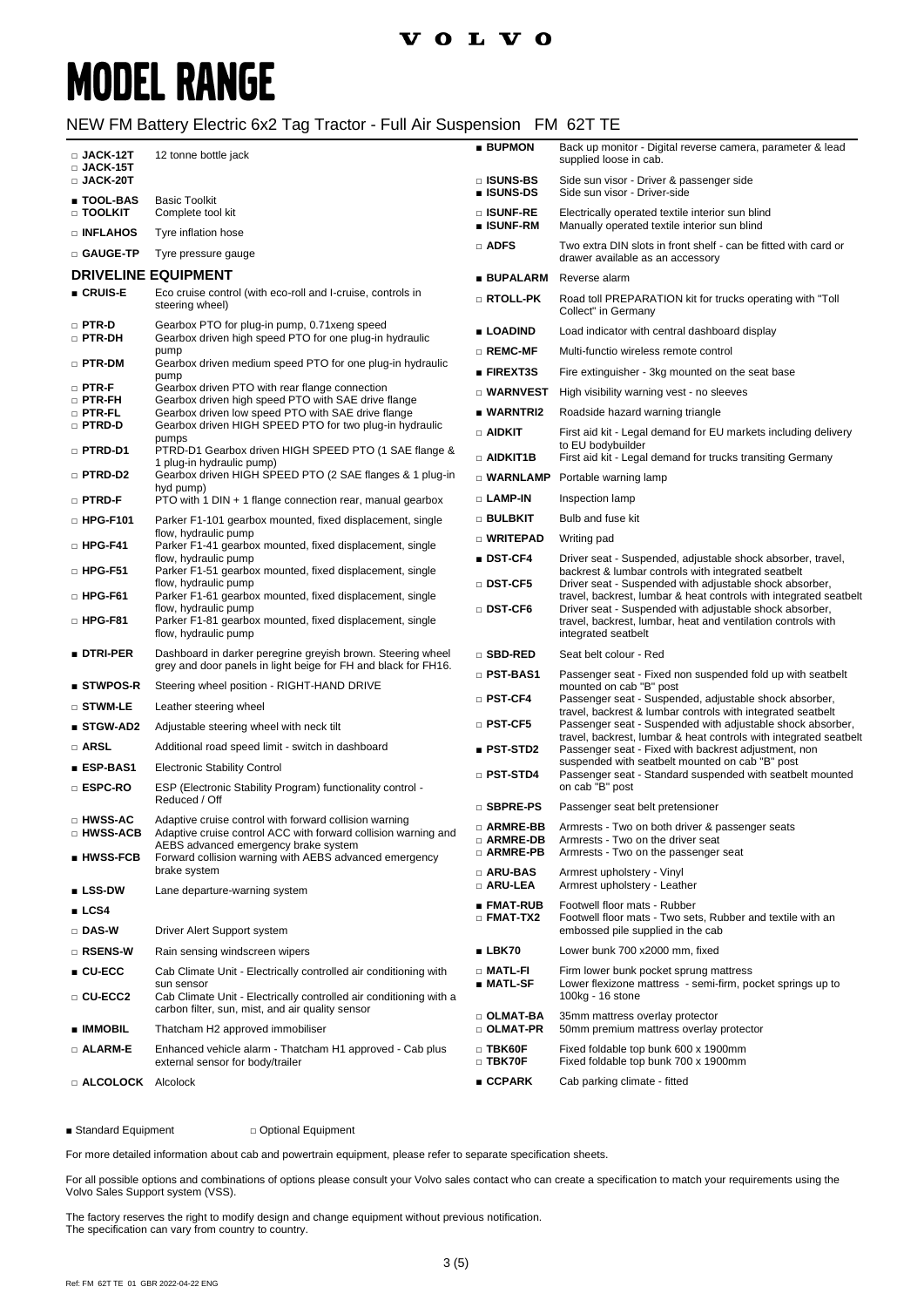### **VOLVO**

# **MODEL RANGE**

### NEW FM Battery Electric 6x2 Tag Tractor - Full Air Suspension FM 62T TE

| $\square$ ETSB-F                                          | Storage on engine tunnel - Central document box with two rear                                                                                                                                                                                                                                                                                                                                                                                         | ■ DRL-LED                                                                                                                            | V-shaped daytime running lights                                                                                                                                                   |
|-----------------------------------------------------------|-------------------------------------------------------------------------------------------------------------------------------------------------------------------------------------------------------------------------------------------------------------------------------------------------------------------------------------------------------------------------------------------------------------------------------------------------------|--------------------------------------------------------------------------------------------------------------------------------------|-----------------------------------------------------------------------------------------------------------------------------------------------------------------------------------|
| □ RUS-BAS                                                 | cup holders                                                                                                                                                                                                                                                                                                                                                                                                                                           | □ DRIVL2<br><b>UDRIVL</b>                                                                                                            | Two spot lamps                                                                                                                                                                    |
| □ RUS-HIG                                                 | Rear cab upper storage - 300 mm high<br>Rear cab upper storage - 440 mm high - volume 245 litres                                                                                                                                                                                                                                                                                                                                                      | $\blacksquare$ FOGL-WC                                                                                                               | Auxiliary driving lights - Without<br>Front fog lights                                                                                                                            |
| □ REF-ICPK                                                | Fridge: engine tunnel mounted preparation kit                                                                                                                                                                                                                                                                                                                                                                                                         | ■ CL-STAT                                                                                                                            | Static corner lights                                                                                                                                                              |
| □ REFR-RUS                                                | Fridge - 28 litre rear upper wall mounted with dividers                                                                                                                                                                                                                                                                                                                                                                                               | □ ASL-RF2                                                                                                                            | Two Hella H11 70W spotlamps in sign box                                                                                                                                           |
| □ MICRO-PK                                                | Wiring preparation kit for microwave oven                                                                                                                                                                                                                                                                                                                                                                                                             | □ BEACOA2F                                                                                                                           | Roof beacons - Two front roof mounted amber LED                                                                                                                                   |
| $BOTH-D$                                                  | One bottle holder under dashboard centre section                                                                                                                                                                                                                                                                                                                                                                                                      | □ BEACOA2R                                                                                                                           | Roof beacons - Two rear roof mounted amber LED                                                                                                                                    |
| □ COFMA-PK                                                | Coffee maker, preparation kit.                                                                                                                                                                                                                                                                                                                                                                                                                        | □ BEACON-P<br><b>BEACONA4</b>                                                                                                        | Roof beacons - wiring preparation only<br>Roof beacons - Four amber LED - two front/ two rear                                                                                     |
| <b>u</b> INLI-BAS<br>□ INLI-NL<br><b>DINLI-NLD</b>        | Interior white LED lights - basic<br>Interior white and red night LED light with no dimmer<br>Interior white and red night LED light with dimmer                                                                                                                                                                                                                                                                                                      | □ CABPT-R1<br>■ CABPT-R2                                                                                                             | Single outlet for roof mounted accessories<br>Twin outlets for roof mounted accessories.                                                                                          |
| □ ARL-FLEX                                                | Two flexible reading lamps (snake lamps)                                                                                                                                                                                                                                                                                                                                                                                                              | $\square$ SPOTP-F                                                                                                                    | Spotlamp preparation in front, max 280W                                                                                                                                           |
| $RH-EE$<br>$\Box$ RH-ER                                   | Fixed tinted glass sky window with emergency exit<br>Steel roof hatch - Electrically operated, rear opening with<br>emergency exit                                                                                                                                                                                                                                                                                                                    | □ SPOTP-R<br>$\square$ SPOTP-RF                                                                                                      | Spotlamp preparation on roof, max 280W<br>Spotlamp preparation on cab roof and in cab front, max<br>2x280W                                                                        |
| □ RH-ETR                                                  | Tinted glass roof hatch - Electrically operated, rear opening                                                                                                                                                                                                                                                                                                                                                                                         | □ ROS-IL                                                                                                                             | Globetrotter roof sign illuminated                                                                                                                                                |
| □ RH-MTR                                                  | with emergency exit<br>Tinted glass roof hatch - Manually operated, rear opening with                                                                                                                                                                                                                                                                                                                                                                 | $\Box$ ROS-IL2                                                                                                                       | Preparation kit for illuminated roof sign with switch loose in<br>cab, fit after registration                                                                                     |
|                                                           | emergency exit                                                                                                                                                                                                                                                                                                                                                                                                                                        | $\square$ Ros-Ilp                                                                                                                    | Roof sign illumination preparation kit                                                                                                                                            |
| □ AWIND-RF                                                | Rear window                                                                                                                                                                                                                                                                                                                                                                                                                                           | □ CSGN-GTR                                                                                                                           | "Globetrotter" headboard logo                                                                                                                                                     |
| □ SWIND-BS<br>□ SWIND-PS                                  | Extra side window on both sides behind "B" pillar<br>Cab side window - Left side rear behind 'B' post                                                                                                                                                                                                                                                                                                                                                 | <b>D</b> HORN-F1S<br>□ HORN-R2S                                                                                                      | Horn - Air single tone - chassis mounted<br>Horn - Air - Two roof-mounted                                                                                                         |
| $\Box$ VANMIR                                             | Vanity mirror in front shelf                                                                                                                                                                                                                                                                                                                                                                                                                          | □ ANT-CBR                                                                                                                            | Roof mounted antenna for CB radio, single aerial. Only<br>Globetrotter cabs brings in extra DIN slots.                                                                            |
| $\square$ AS-FUS                                          | Extra shelf in front upper storage compartments                                                                                                                                                                                                                                                                                                                                                                                                       | □ ACCBR-AP                                                                                                                           | Front, middle & rear roof mounted accessory brackets                                                                                                                              |
| $\square$ INFOT-PK<br><b>CAB EXTERIOR</b>                 | Preparation kit for the mounting of a flat screen TV in cab<br>above the driver's door, includes bracket, electrical and<br>speaker connections                                                                                                                                                                                                                                                                                                       | $\Box$ ACCBR-F<br>□ ACCBR-FM<br>$\Box$ ACCBR-FR<br>$\Box$ ACCBR-M                                                                    | Front roof mounted accessory bracket<br>Front & middle roof mounted accessory brackets<br>Front & rear roof mounted accessory brackets<br>Middle roof mounted accessory bracket   |
| $EXTL-BA2$                                                | Enhanced exterior finish - Satin Volvo badges, instep, bumper,                                                                                                                                                                                                                                                                                                                                                                                        | □ ACCBR-R                                                                                                                            | Rear roof mounted accessory bracket                                                                                                                                               |
|                                                           | and mirror housing in cab colour. Main grille in thunder grey.<br>Aluminium step inserts. Sunvisor and bumper spoiler in cab                                                                                                                                                                                                                                                                                                                          | $\Box$ ACCBR-RM<br>$\square$ RFCAR-BC                                                                                                | Rear & middle roof mounted accessory brackets<br>Rear mudwing carrier, back of cab                                                                                                |
|                                                           | colour if specified.                                                                                                                                                                                                                                                                                                                                                                                                                                  | □ LADDER                                                                                                                             | Ladder back of cab                                                                                                                                                                |
| ■ LOCK-CTL<br>□ LOCK-REM                                  | Door locks - Central locking with key<br>Door locks - Remote central locking                                                                                                                                                                                                                                                                                                                                                                          | □ REFS-TW<br>□ REFS-TY                                                                                                               | White cab conspicuity markings by packed in cab<br>Yellow cab conspicuity markings by packed in cab                                                                               |
| $BUMP-B$<br>□ BUMP-B2                                     | Plastic front bumper<br>Steel front bumper                                                                                                                                                                                                                                                                                                                                                                                                            |                                                                                                                                      | <b>SUPERSTRUCTURE PREPARATIONS</b>                                                                                                                                                |
| ■ BUMP-SP                                                 | Front bumper spoiler                                                                                                                                                                                                                                                                                                                                                                                                                                  | $\Box$ 5WM-ASM<br>$\blacksquare$ 5WM-ISOM                                                                                            | Fifth wheel mount - Air operated slider with 50mm L profiles<br>Fifth wheel mount - 50mm L profiles with 10mm ISO plate -                                                         |
| □ CTILTP-E                                                | Electrically operated hydraulic cab tilt                                                                                                                                                                                                                                                                                                                                                                                                              |                                                                                                                                      | 60mm high above chassis frame                                                                                                                                                     |
| $\blacksquare$ CTILTP-M<br>$\square$ FCABS-A<br>∎ FCABS-M | Manually operated hydraulic cab tilt<br>Front cab suspension - Air<br>Front cab suspension - Mechanical spring                                                                                                                                                                                                                                                                                                                                        | $5WT-FO14$<br>$\Box$ 5WT-FO15                                                                                                        | Fifth wheel - Fontaine 150SP2 pressed steel<br>Fifth wheel - Fontaine 3000 lightweight cast air operated slider<br>- for moderate duty off-road.                                  |
| <b>RCABS-A</b>                                            | Rear cab suspension - Air                                                                                                                                                                                                                                                                                                                                                                                                                             | $\Box$ 5WT-JO8                                                                                                                       | Fifth wheel - Jost JSK 37 cast<br>Fifth wheel - Jost JSK 42 cast                                                                                                                  |
| ■ RCABS-M                                                 | Rear cab suspension - Mechanical spring                                                                                                                                                                                                                                                                                                                                                                                                               | $\Box$ 5W I-JO9<br>$\Box$ 5WT-SH                                                                                                     | Fifth wheel - SAF-Holland/+GF+ SK-S 36.20 cast                                                                                                                                    |
| $\blacksquare$ MIRCFCPS<br>□ MIRCFCPX                     | Mirrors - Electrically heated and operated main and wide-angle<br>with manually adjusted kerb view mirror on the passenger side<br>and position camera in nearside mirror arm.<br>Mirrors - Electrically heated and operated - FMX- main and<br>wide-angle with manually adjusted kerb view mirror on the<br>passenger side and position camera in nearside mirror arm. To<br>increase direct vision to the side the main mirrors have no<br>cowlings | $\Box$ 5WH150<br>$\Box$ 5WH175<br>$\Box$ 5WH185<br>$\Box$ 5WH190<br>$\Box$ 5WH195<br>$\Box$ 5WH205<br>$\Box$ 5WH210<br>$\Box$ 5WH220 | Leg-height - 150 mm<br>Leg-height - 175mm<br>Leg-height - 185 mm<br>Leg-height - 190 mm<br>Leg-height - 195mm<br>Leg-height - 205 mm<br>Leg-height - 210 mm<br>Leg-height - 220mm |
| $\_ AMIR-F20$                                             | Auxiliary front view mirror with a 200mm radius                                                                                                                                                                                                                                                                                                                                                                                                       | $\blacksquare$ 5WLM-B                                                                                                                | Maintenance - Basic fifth wheel - standard top plate                                                                                                                              |
| □ SUNV-H                                                  | External smoke grey sunvisor                                                                                                                                                                                                                                                                                                                                                                                                                          | □ 5WLM-L                                                                                                                             | Maintenance - Low maintenance with nylon top plate                                                                                                                                |
| $\square$ AD-ROOF                                         | Cab roof deflector - Adjustable                                                                                                                                                                                                                                                                                                                                                                                                                       | $\square$ 5WL-S1<br>$\square$ 5WL-S2                                                                                                 | Fifthwheel lubrication - Locking mechanism and top plate<br>Fifthwheel lubrication - Locking mechanism only                                                                       |
| □ AD-SIDEL                                                | Cab side deflector - Long extension panels.                                                                                                                                                                                                                                                                                                                                                                                                           | □ TCIND                                                                                                                              | Trailer connection indicator - Sensors for height, kingpin and                                                                                                                    |
| $\blacksquare$ ADCF-F                                     | Additional black edging on chassis side skirt                                                                                                                                                                                                                                                                                                                                                                                                         |                                                                                                                                      | coupling lock                                                                                                                                                                     |
| $\scriptstyle\Box$ hlp st<br>□ HLP-ST2                    | Headlamp protection<br>Mesh headlamp protection                                                                                                                                                                                                                                                                                                                                                                                                       | $\blacksquare$ RDECK<br>□ RDECK-M                                                                                                    | Catwalk - Single plate and step<br>Catwalk - Extended with two plates and step                                                                                                    |

■ Standard Equipment □ Optional Equipment

For more detailed information about cab and powertrain equipment, please refer to separate specification sheets.

For all possible options and combinations of options please consult your Volvo sales contact who can create a specification to match your requirements using the Volvo Sales Support system (VSS).

The factory reserves the right to modify design and change equipment without previous notification. The specification can vary from country to country.